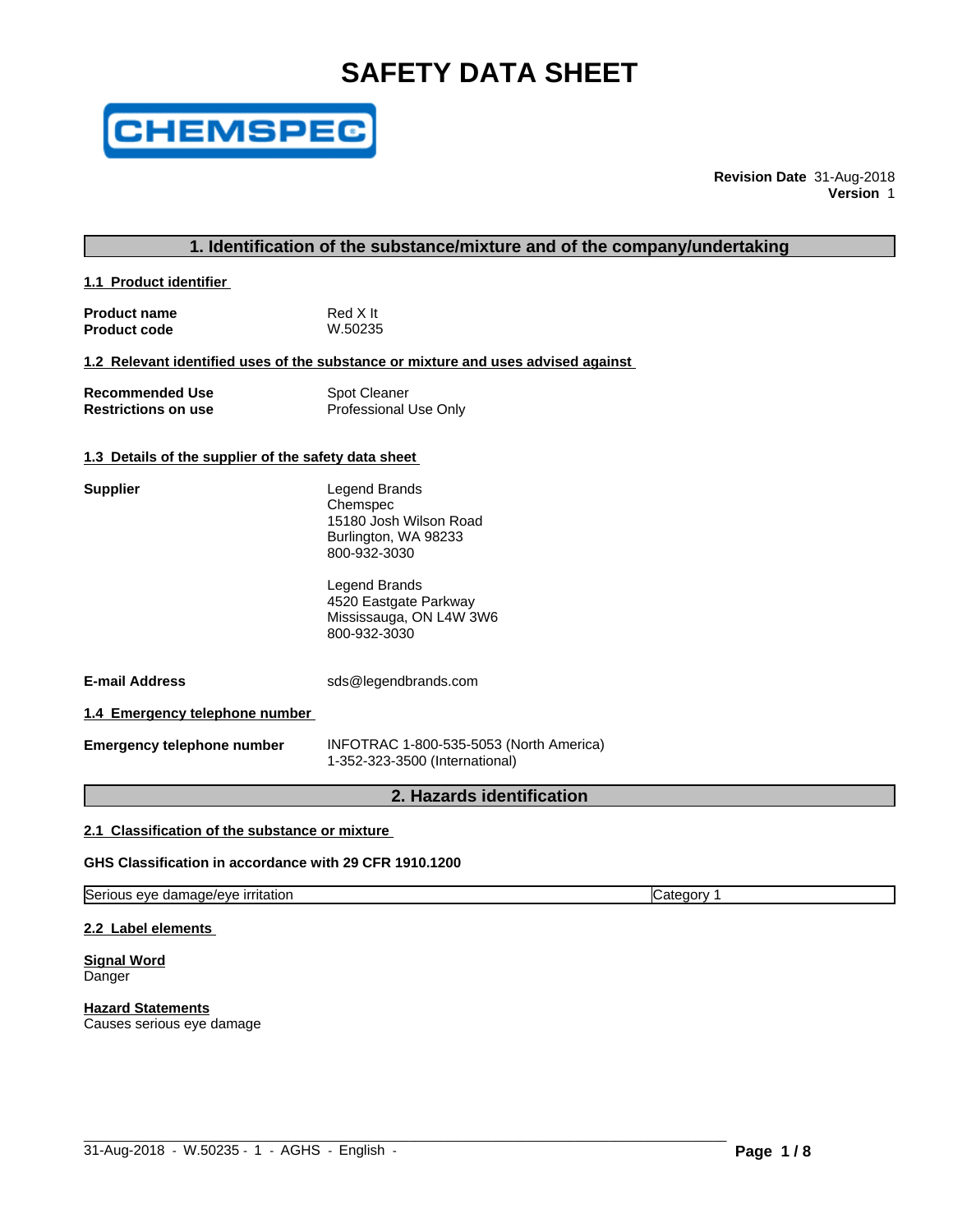

# **Precautionary Statements - Prevention** Wear eye protection/ face protection

#### **Precautionary Statements - Response**

IF IN EYES: Rinse cautiously with water for several minutes. Remove contact lenses, if present and easy to do. Continue rinsing Immediately call a POISON CENTER or doctor

# **2.3. Other Hazards Hazards not otherwise classified (HNOC)**

Not Applicable

# **2.4 Other information**

Not Applicable

Unknown Acute Toxicity **12.66%** of the mixture consists of ingredient(s) of unknown toxicity

# **3. Composition/Information on Ingredients**

# **Substance**

**Mixture**

| <b>Chemical Name</b>                                      | <b>CAS No.</b>                              | <br>Weiaht-%       |  |  |
|-----------------------------------------------------------|---------------------------------------------|--------------------|--|--|
| I METABISULFITE<br><b>SODIUM</b>                          | 7681-57-4                                   | $\sim$<br>-40<br>v |  |  |
| <b>SULFONATE</b><br><b>UMXY'</b><br>SODIL<br><b>'LENE</b> | $\overline{\phantom{a}}$<br>$300 -$<br>72 - |                    |  |  |
|                                                           |                                             |                    |  |  |

The exact percentage (concentration) of composition has been withheld as a trade secret.

# **4. First aid measures**

# **4.1 Description of first-aid measures**

| <b>General advice</b>                                           | No information available.                                                              |
|-----------------------------------------------------------------|----------------------------------------------------------------------------------------|
| Eye contact                                                     | Rinse thoroughly with plenty of water for at least 15 minutes and consult a physician. |
| <b>Skin contact</b>                                             | Wash skin with soap and water.                                                         |
| <b>Inhalation</b>                                               | Remove to fresh air.                                                                   |
| Ingestion                                                       | Clean mouth with water and drink afterwards plenty of water.                           |
| 4.2 Most important symptoms and effects, both acute and delayed |                                                                                        |
| <b>Symptoms</b>                                                 | See Section 2.2, Label Elements and/or Section 11, Toxicological effects.              |
|                                                                 | 4.3 Indication of any immediate medical attention and special treatment needed         |
| Notes to physician                                              | Treat symptomatically.                                                                 |
|                                                                 | 5. Fire-Fighting Measures                                                              |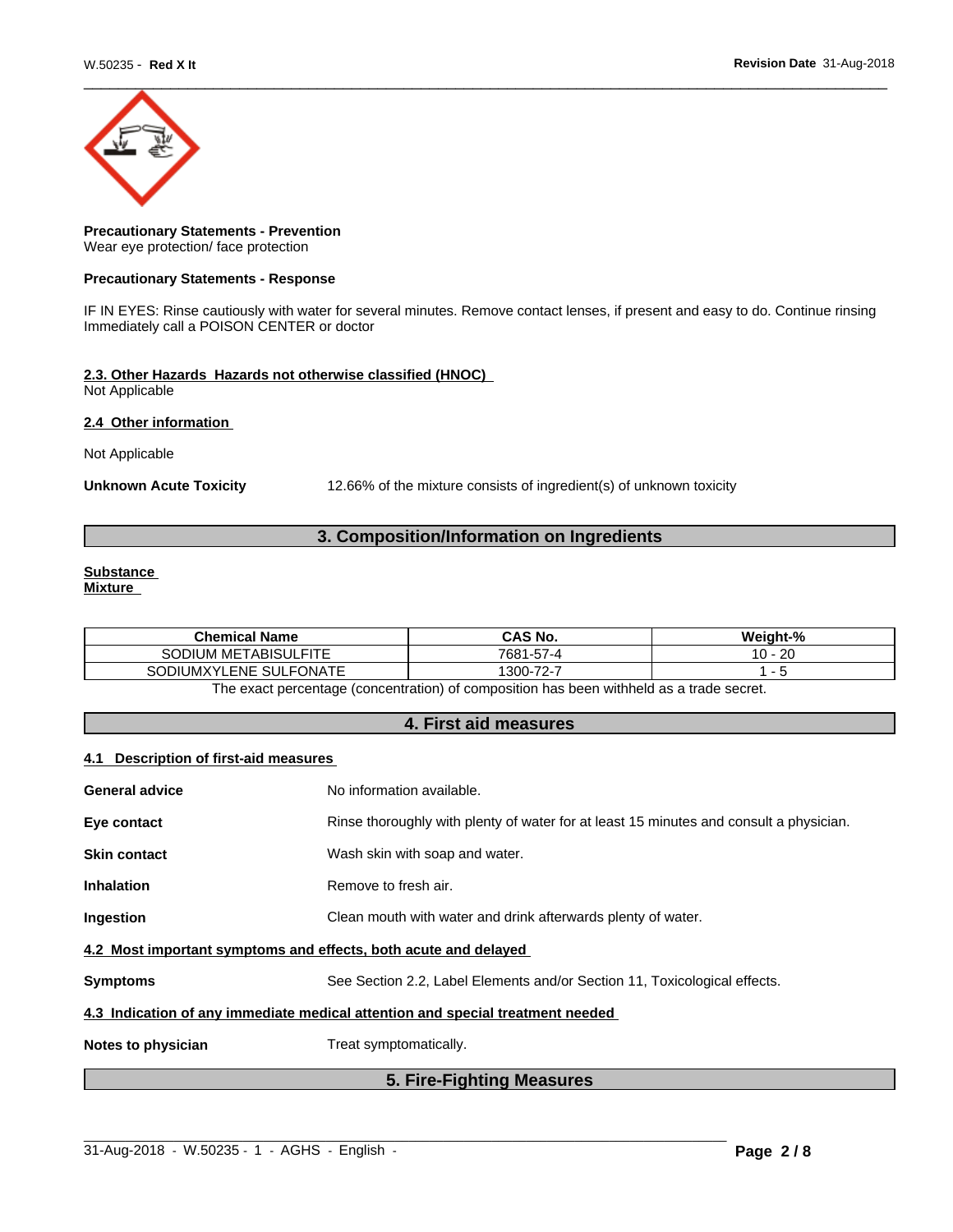# **5.1 Extinguishing media**

#### **Suitable extinguishing media**

Use extinguishing measures that are appropriate to local circumstances and the surrounding environment.

**Unsuitable Extinguishing Media** None.

# **5.2 Special hazards arising from the substance or mixture**

#### **Special Hazard**

None known based on information supplied.

**Hazardous Combustion Products** No information available.

**Explosion Data Sensitivity to Mechanical Impact** None. **Sensitivity to Static Discharge** None.

#### **5.3 Advice for firefighters**

As in any fire, wear self-contained breathing apparatus pressure-demand, MSHA/NIOSH (approved or equivalent) and full protective gear.

# **6. Accidental Release Measures**

#### **6.1 Personal precautions, protective equipment and emergency procedures**

Ensure adequate ventilation, especially in confined areas.

#### **6.2 Environmental precautions**

See Section 12 for additional Ecological information.

#### **6.3 Methods and materials for containment and cleaning up**

| Prevent further leakage or spillage if safe to do so.<br><b>Methods for Containment</b> |  |
|-----------------------------------------------------------------------------------------|--|
|-----------------------------------------------------------------------------------------|--|

**Methods for cleaning up** Pick up and transfer to properly labeled containers.

# **7. Handling and storage**

# **7.1 Precautions for safe handling**

**Hygiene measures** Handle in accordance with good industrial hygiene and safety practice.

#### **7.2 Conditions for safe storage, including any incompatibilities**

**Storage Conditions** Keep containers tightly closed in a dry, cool and well-ventilated place.

**Materials to Avoid** No materials to be especially mentioned.

# **8. Exposure controls/personal protection**

#### **8.1 Exposure Guidelines**

| <b>Chemical Name</b> | <b>ACGIH TLV</b>        | <b>OSHA PEL</b> | British Columbia        | Alberta                 | Quebec                  | <b>Ontario TWAEV</b>    |
|----------------------|-------------------------|-----------------|-------------------------|-------------------------|-------------------------|-------------------------|
| Sodium               | TWA: $5 \text{ mg/m}^3$ |                 | TWA: $5 \text{ ma/m}^3$ | TWA: $5 \text{ ma/m}^3$ | TWA: $5 \text{ ma/m}^3$ | TWA: $5 \text{ ma/m}^3$ |
| <b>METABISULFITE</b> |                         |                 |                         |                         |                         |                         |
| 7681-57-4            |                         |                 |                         |                         |                         |                         |

 $\_$  ,  $\_$  ,  $\_$  ,  $\_$  ,  $\_$  ,  $\_$  ,  $\_$  ,  $\_$  ,  $\_$  ,  $\_$  ,  $\_$  ,  $\_$  ,  $\_$  ,  $\_$  ,  $\_$  ,  $\_$  ,  $\_$  ,  $\_$  ,  $\_$  ,  $\_$  ,  $\_$  ,  $\_$  ,  $\_$  ,  $\_$  ,  $\_$  ,  $\_$  ,  $\_$  ,  $\_$  ,  $\_$  ,  $\_$  ,  $\_$  ,  $\_$  ,  $\_$  ,  $\_$  ,  $\_$  ,  $\_$  ,  $\_$  ,

# **8.2 Appropriate engineering controls**

**Engineering Measures** Showers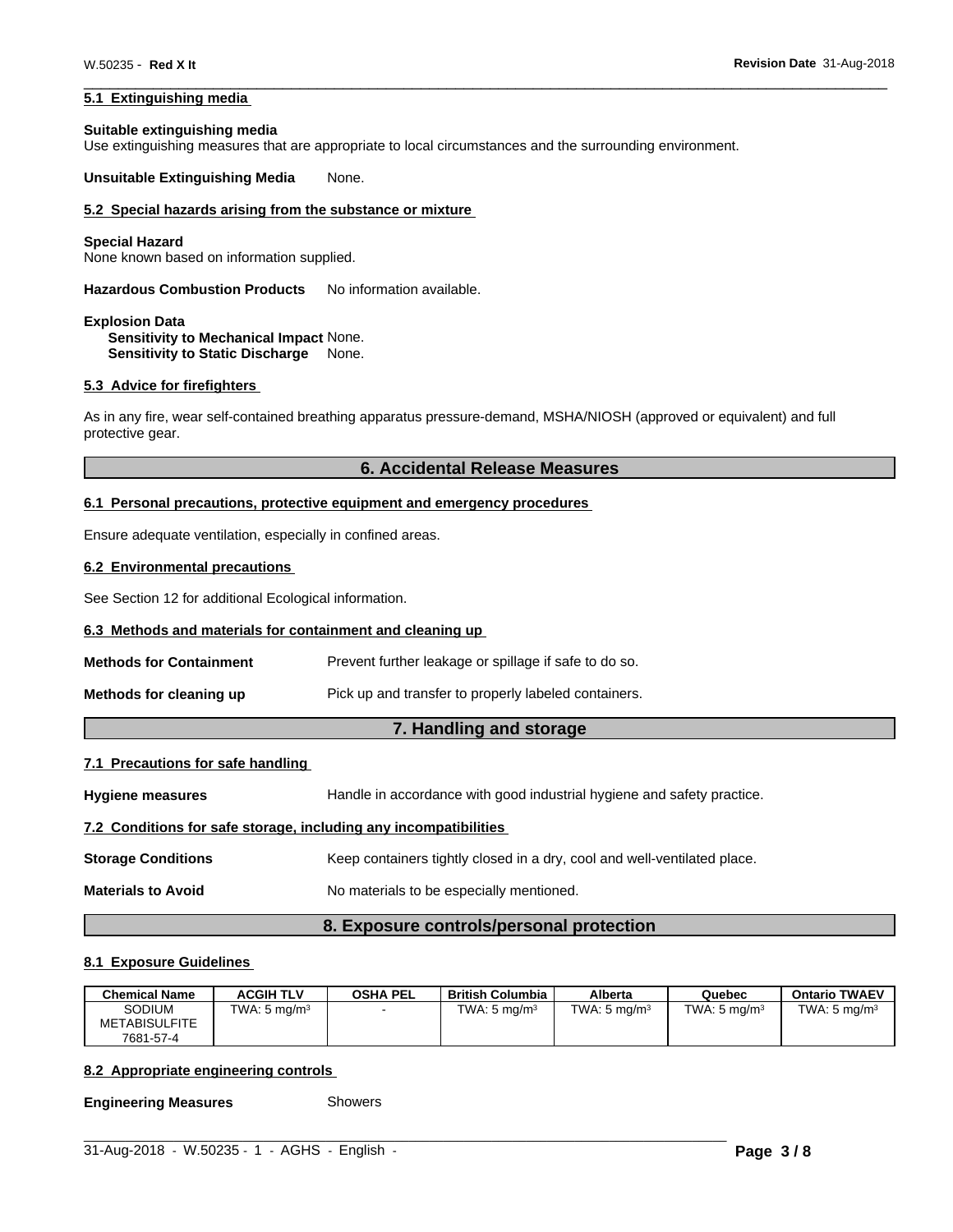#### Eyewash stations Ventilation systems.

# **8.3 Individual protection measures, such as personal protective equipment**

| <b>Eye/Face Protection</b>    | Safety glasses with side-shields.                                                                              |
|-------------------------------|----------------------------------------------------------------------------------------------------------------|
| Skin and body protection      | Wear chemical resistant footwear and clothing such as gloves, an apron or a whole body<br>suit as appropriate. |
| <b>Respiratory protection</b> | . NIOSH/MSHA approved respiratory protection should be worn if exposure is anticipated.                        |
| <b>Hygiene measures</b>       | See section 7 for more information                                                                             |
|                               |                                                                                                                |

# **9. Physical and chemical properties**

# **9.1 Information on basic physical and chemical properties**

| <b>Physical state</b>                                    | Liquid           |                          |                          |
|----------------------------------------------------------|------------------|--------------------------|--------------------------|
| Appearance                                               | Clear            | Color                    | Colorless                |
| Odor                                                     | Sulphurous       | <b>Odor Threshold</b>    | No information available |
|                                                          |                  |                          |                          |
| <b>Property</b>                                          | Values           | Remarks • Methods        |                          |
| рH                                                       | 5.2              | No information available |                          |
| Melting/freezing point                                   |                  | No information available |                          |
| <b>Boiling point/boiling range</b><br><b>Flash Point</b> |                  | No information available |                          |
| <b>Evaporation rate</b>                                  |                  | No information available |                          |
| <b>Flammability (solid, gas)</b>                         |                  | No information available |                          |
| <b>Flammability Limits in Air</b>                        |                  |                          |                          |
| upper flammability limit                                 |                  | No information available |                          |
| lower flammability limit                                 |                  | No information available |                          |
| Vapor pressure                                           |                  | No information available |                          |
| Vapor density                                            |                  | No information available |                          |
| <b>Specific Gravity</b>                                  | 1.08             |                          |                          |
| <b>Water solubility</b>                                  | Soluble in water |                          |                          |
| Solubility in other solvents                             |                  | No information available |                          |
| <b>Partition coefficient</b>                             |                  | No information available |                          |
| <b>Autoignition temperature</b>                          |                  | No information available |                          |
| <b>Decomposition temperature</b>                         |                  | No information available |                          |
| <b>Viscosity, kinematic</b>                              |                  | No information available |                          |
| <b>Viscosity, dynamic</b>                                |                  | No information available |                          |
| <b>Explosive properties</b>                              |                  | No information available |                          |
| <b>Oxidizing Properties</b>                              |                  | No information available |                          |
|                                                          |                  |                          |                          |

#### **9.2 Other information**

#### **Volatile organic compounds (VOC)** Negligible **content**

# **10. Stability and Reactivity**

 $\_$  ,  $\_$  ,  $\_$  ,  $\_$  ,  $\_$  ,  $\_$  ,  $\_$  ,  $\_$  ,  $\_$  ,  $\_$  ,  $\_$  ,  $\_$  ,  $\_$  ,  $\_$  ,  $\_$  ,  $\_$  ,  $\_$  ,  $\_$  ,  $\_$  ,  $\_$  ,  $\_$  ,  $\_$  ,  $\_$  ,  $\_$  ,  $\_$  ,  $\_$  ,  $\_$  ,  $\_$  ,  $\_$  ,  $\_$  ,  $\_$  ,  $\_$  ,  $\_$  ,  $\_$  ,  $\_$  ,  $\_$  ,  $\_$  ,

# **10.1 Reactivity**

No data available

# **10.2 Chemical stability**

Stable under recommended storage conditions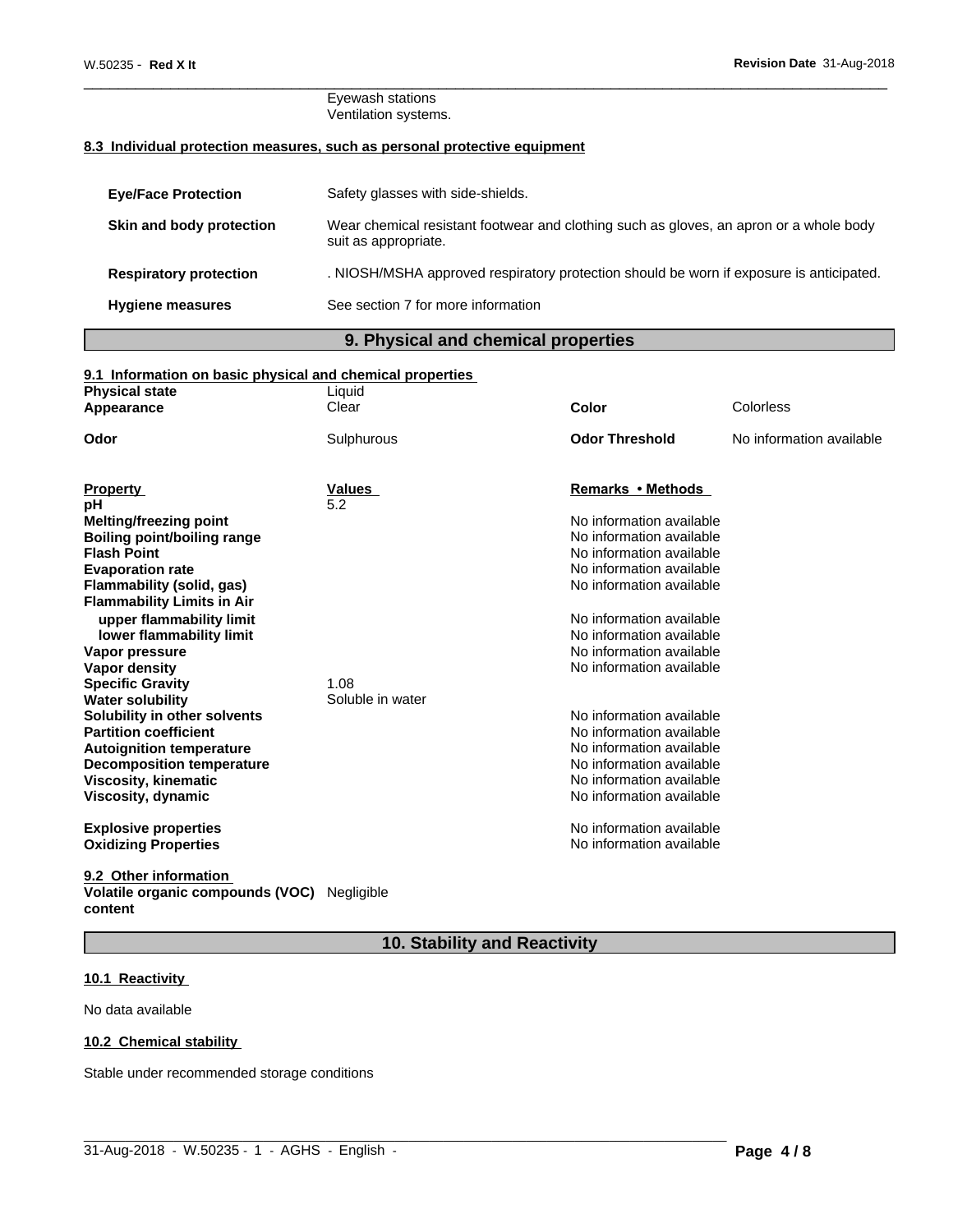# **10.3 Possibility of hazardous reactions**

None under normal processing.

# **10.4 Conditions to Avoid**

Extremes of temperature and direct sunlight.

# **10.5 Incompatible Materials**

None known based on information supplied.

# **10.6 Hazardous Decomposition Products**

None known based on information supplied.

# **11. Toxicological information**

#### **11.1 Acute toxicity**

**Numerical measures of toxicity: Product Information**

### **The following values are calculated based on chapter 3.1 of the GHS document**

| Unknown Acute Toxicity | 12.66% of the mixture consists of ingredient(s) of unknown toxicity |
|------------------------|---------------------------------------------------------------------|
|                        |                                                                     |

| Oral LD50               | 4,874.00 mg/kg  |  |
|-------------------------|-----------------|--|
| <b>Dermal LD50</b>      | 26,413.00 mg/kg |  |
| <b>LC50 (Dust/Mist)</b> | 87.52 mg/l      |  |
| LC50 (Vapor)            | 524.00 mg/l     |  |

#### **Numerical measures of toxicity: Component Information**

| <b>Chemical Name</b>   | ∟D50 Oral        | <b>LD50 Dermal</b> | <b>LC50 Inhalation</b> |
|------------------------|------------------|--------------------|------------------------|
| SODIUM METABISULFITE   | 1310 mg/kg (Rat) |                    |                        |
| 7681-57-4              |                  |                    |                        |
| SODIUMXYLENE SULFONATE | 1000 mg/kg (Rat) |                    |                        |
| 1300-72-7              |                  |                    |                        |

 $\_$  ,  $\_$  ,  $\_$  ,  $\_$  ,  $\_$  ,  $\_$  ,  $\_$  ,  $\_$  ,  $\_$  ,  $\_$  ,  $\_$  ,  $\_$  ,  $\_$  ,  $\_$  ,  $\_$  ,  $\_$  ,  $\_$  ,  $\_$  ,  $\_$  ,  $\_$  ,  $\_$  ,  $\_$  ,  $\_$  ,  $\_$  ,  $\_$  ,  $\_$  ,  $\_$  ,  $\_$  ,  $\_$  ,  $\_$  ,  $\_$  ,  $\_$  ,  $\_$  ,  $\_$  ,  $\_$  ,  $\_$  ,  $\_$  ,

# **11.2 Information on toxicologicaleffects**

#### **Skin corrosion/irritation**

Product Information • No information available Component Information • No information available

#### **Serious eye damage/eye irritation**

Product Information • Causes serious eye damage Component Information

• No information available

#### **Respiratory or skin sensitization**

Product Information • No information available

Component Information

• No information available

#### **Germ cell mutagenicity**

Product Information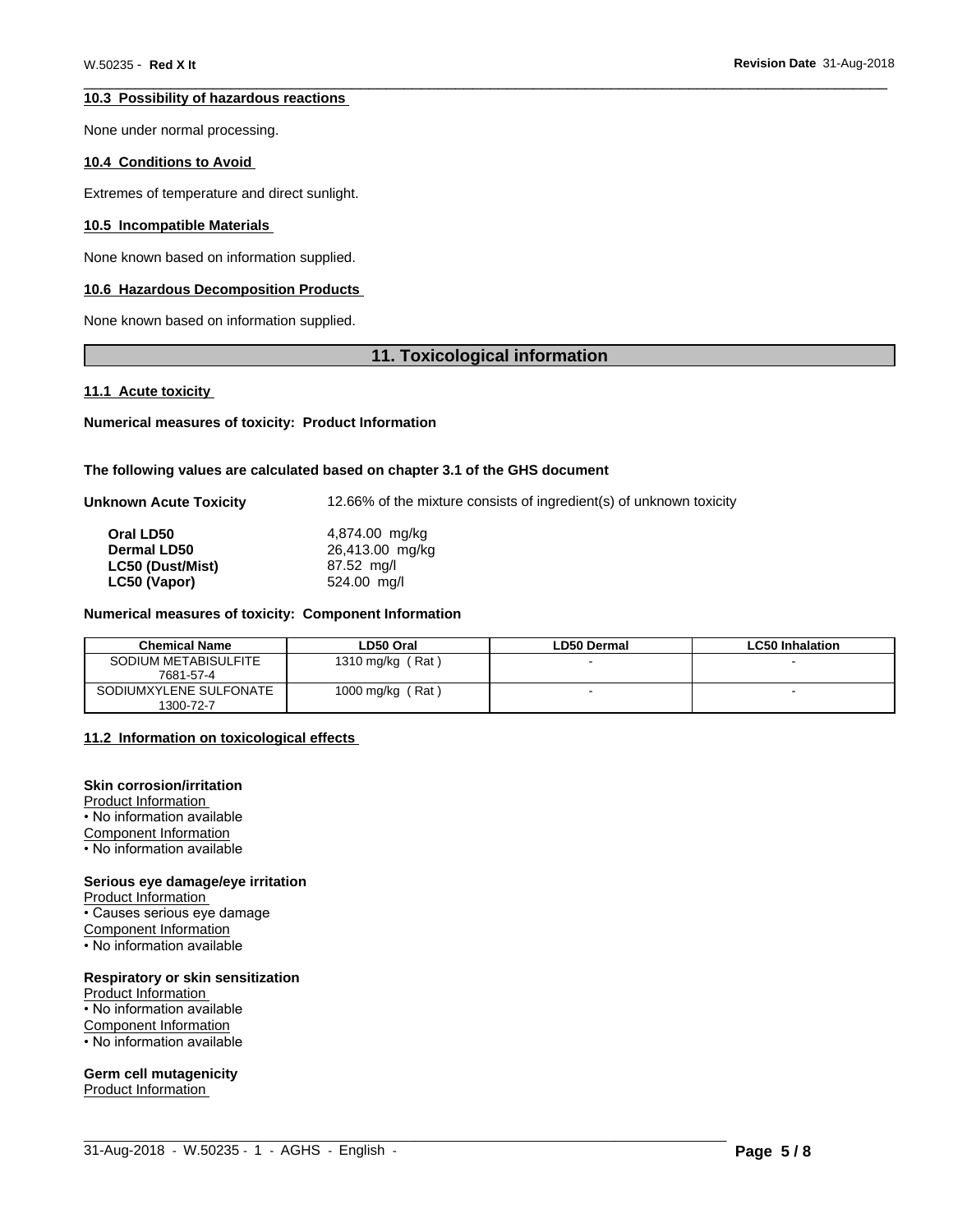• No information available Component Information • No information available

**Carcinogenicity**

Product Information • No information available Component Information • No information available

**Reproductive toxicity** Product Information • No information available Component Information • No information available

**STOT - single exposure** No information available

**STOT - repeated exposure** No information available

# **Other adverse effects**

Product Information • No information available Component Information • No information available

#### **Aspiration hazard**

Product Information • No information available Component Information • No information available

# **12. Ecological information**

# **12.1 Toxicity**

# **Ecotoxicity No information available**

17.7329210881 % of the mixture consists of components(s) of unknown hazards to the aquatic environment

#### **Ecotoxicity effects**

| <b>Chemical Name</b><br>Toxicity to algae |                                 | <b>Toxicity to fish</b>            | Toxicity to daphnia and other |
|-------------------------------------------|---------------------------------|------------------------------------|-------------------------------|
|                                           |                                 |                                    | aquatic invertebrates         |
| SODIUM METABISULFITE                      | EC50: 72 h Desmodesmus          | ILC50: 96 h Lepomis macrochirus 32 |                               |
| 7681-57-4                                 | subspicatus 48 mg/L EC50: 96 h  | mg/L static                        |                               |
|                                           | Desmodesmus subspicatus 40 mg/L |                                    |                               |

# **12.2 Persistence and degradability**

No information available.

# **12.3 Bioaccumulative potential**

Discharge into the environment must be avoided

| <b>Chemical Name</b>             | log Pow |
|----------------------------------|---------|
| <b>1 METABISULFITE</b><br>SODIUM | ິ.      |
| 7681-57-4                        |         |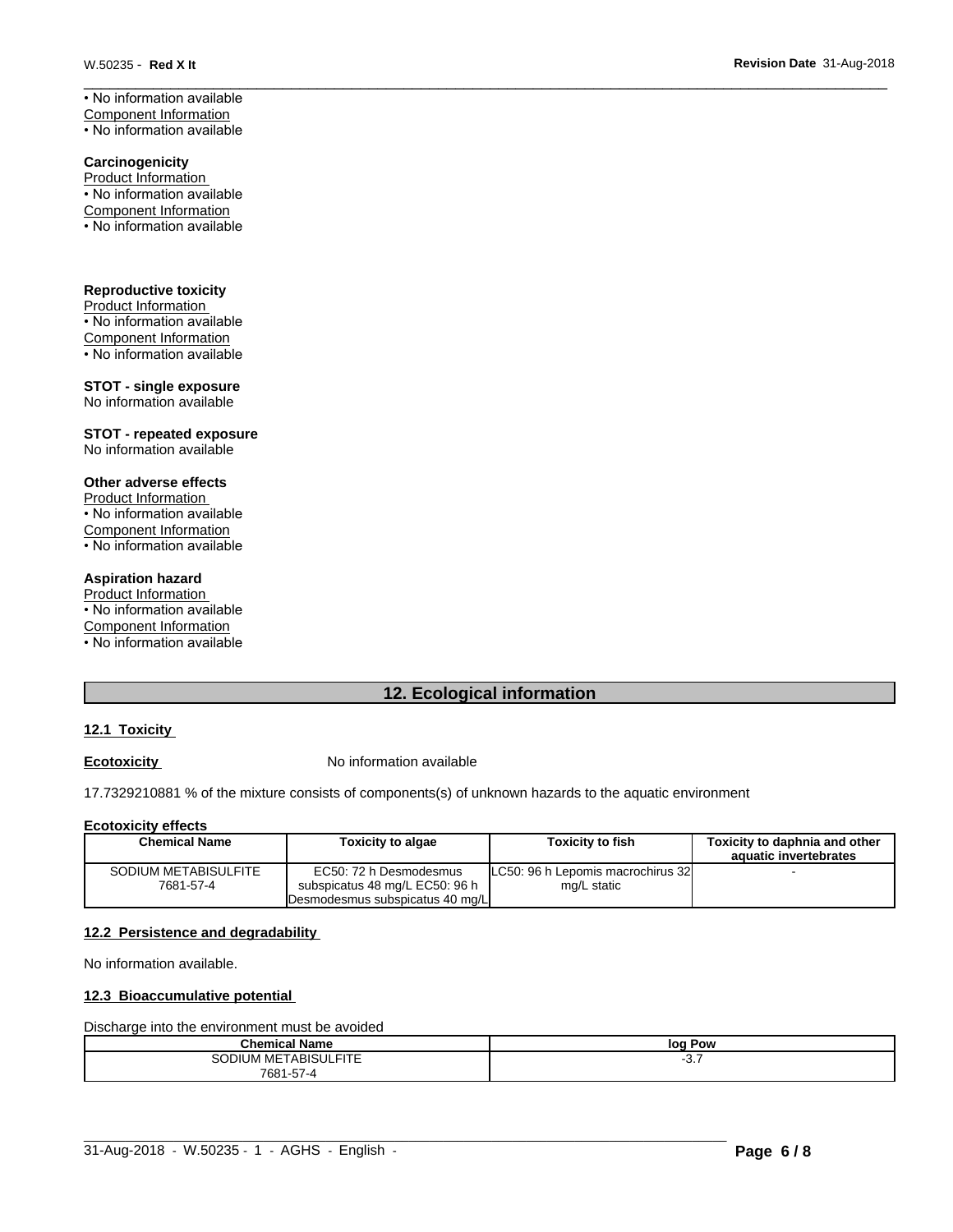# **12.4 Mobility in soil**

No information available.

# **12.5 Other adverse effects**

No information available

# **13. Disposal Considerations**

# **13.1 Waste treatment methods**

Disposal should be in accordance with applicable regional, national and local laws and regulations.

# **14. Transport Information**

| <u>DOT</u>  | Not regulated |
|-------------|---------------|
| <b>MEX</b>  | Not regulated |
| <b>IMDG</b> | Not regulated |
| <b>IATA</b> | Not regulated |

# **15. Regulatory information**

#### **15.1 International Inventories**

| <b>TSCA</b><br><b>DSL</b><br><b>EINECS/ELINCS</b> | Complies<br>Complies<br>Complies |
|---------------------------------------------------|----------------------------------|
| <b>ENCS</b>                                       | -                                |
| <b>IECSC</b>                                      | -                                |
| <b>KECL</b>                                       |                                  |
| <b>PICCS</b>                                      | -                                |
| <b>AICS</b>                                       | Complies                         |
| <b>NZIoC</b>                                      | -                                |

 **TSCA** - United States Toxic Substances Control Act Section 8(b) Inventory

 **DSL** - Canadian Domestic Substances List

 **EINECS/ELINCS** - European Inventory of Existing Chemical Substances/European List of Notified Chemical Substances

 **PICCS** - Philippines Inventory of Chemicals and Chemical Substances

 **ENCS** - Japan Existing and New Chemical Substances

 **IECSC** - China Inventory of Existing Chemical Substances

 **KECL** - Korean Existing and Evaluated Chemical Substances

 **PICCS** - Philippines Inventory of Chemicals and Chemical Substances

 **AICS** - Australian Inventory of Chemical Substances

 **NZIoC** - New Zealand Inventory of Chemicals

#### **15.2 U.S. Federal Regulations**

# **SARA 313**

Section 313 of Title III of the Superfund Amendments and Reauthorization Act of 1986 (SARA). This product does not contain any chemicals which are subject to the reporting requirements of the Act and Title 40 of the Code of Federal Regulations, Part 372

# **15.3 Pesticide Information**

Not applicable